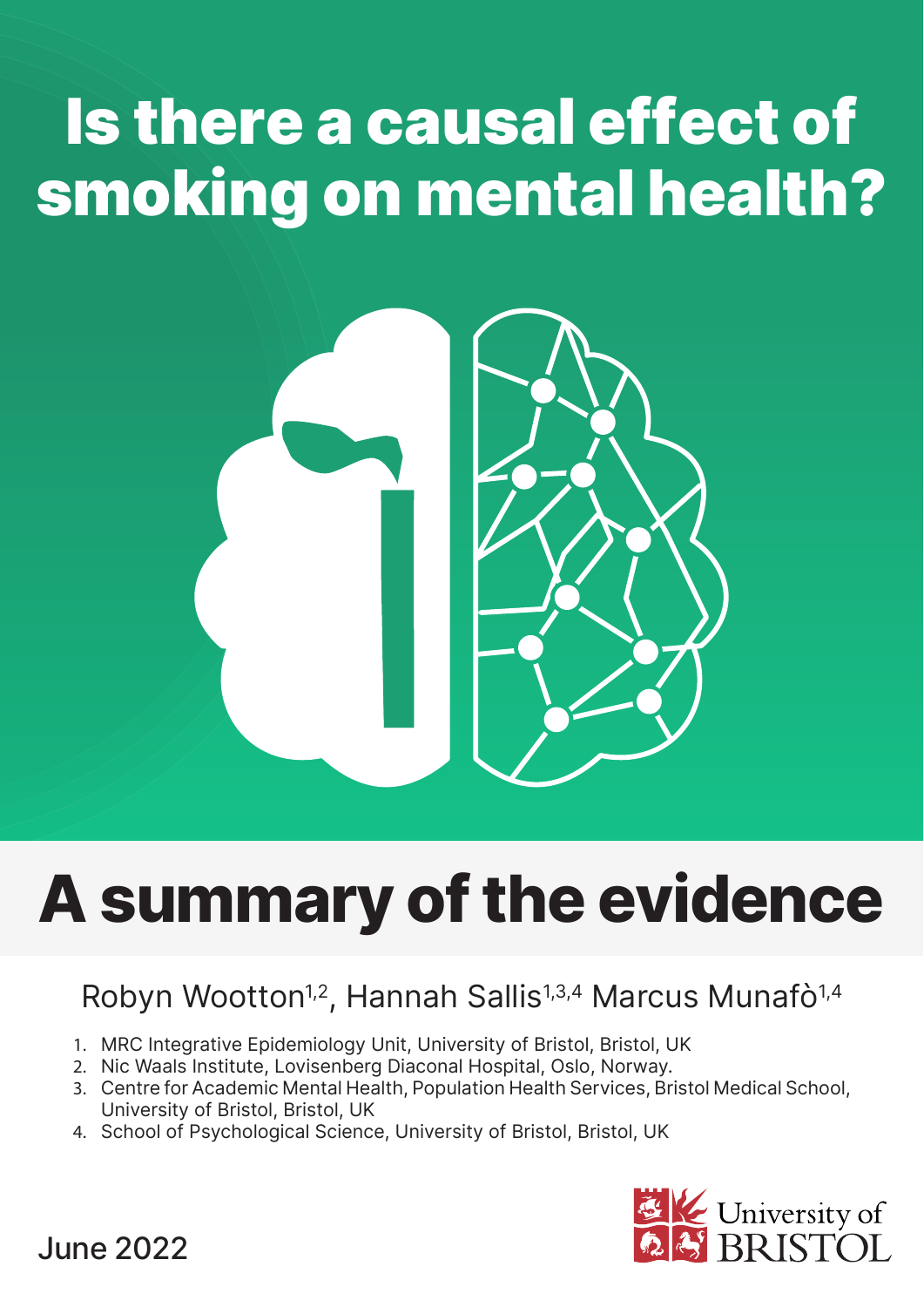### **Table of contents**

| 2.1 Longitudinal studies of smoking on the development of mental illness Z |  |
|----------------------------------------------------------------------------|--|
|                                                                            |  |
|                                                                            |  |
|                                                                            |  |
|                                                                            |  |
| 2.2 Mendelian randomisation studies of smoking on mental health 8          |  |
|                                                                            |  |
|                                                                            |  |
|                                                                            |  |
|                                                                            |  |
| 2.3 Other genetically informative studies of smoking on mental health11    |  |
|                                                                            |  |
|                                                                            |  |
|                                                                            |  |
|                                                                            |  |
| 3.1 Randomised controlled trials of smoking cessation and mental health12  |  |
| 3.2 Summary of findings from RCTs of smoking cessation and mental health12 |  |
|                                                                            |  |
|                                                                            |  |
|                                                                            |  |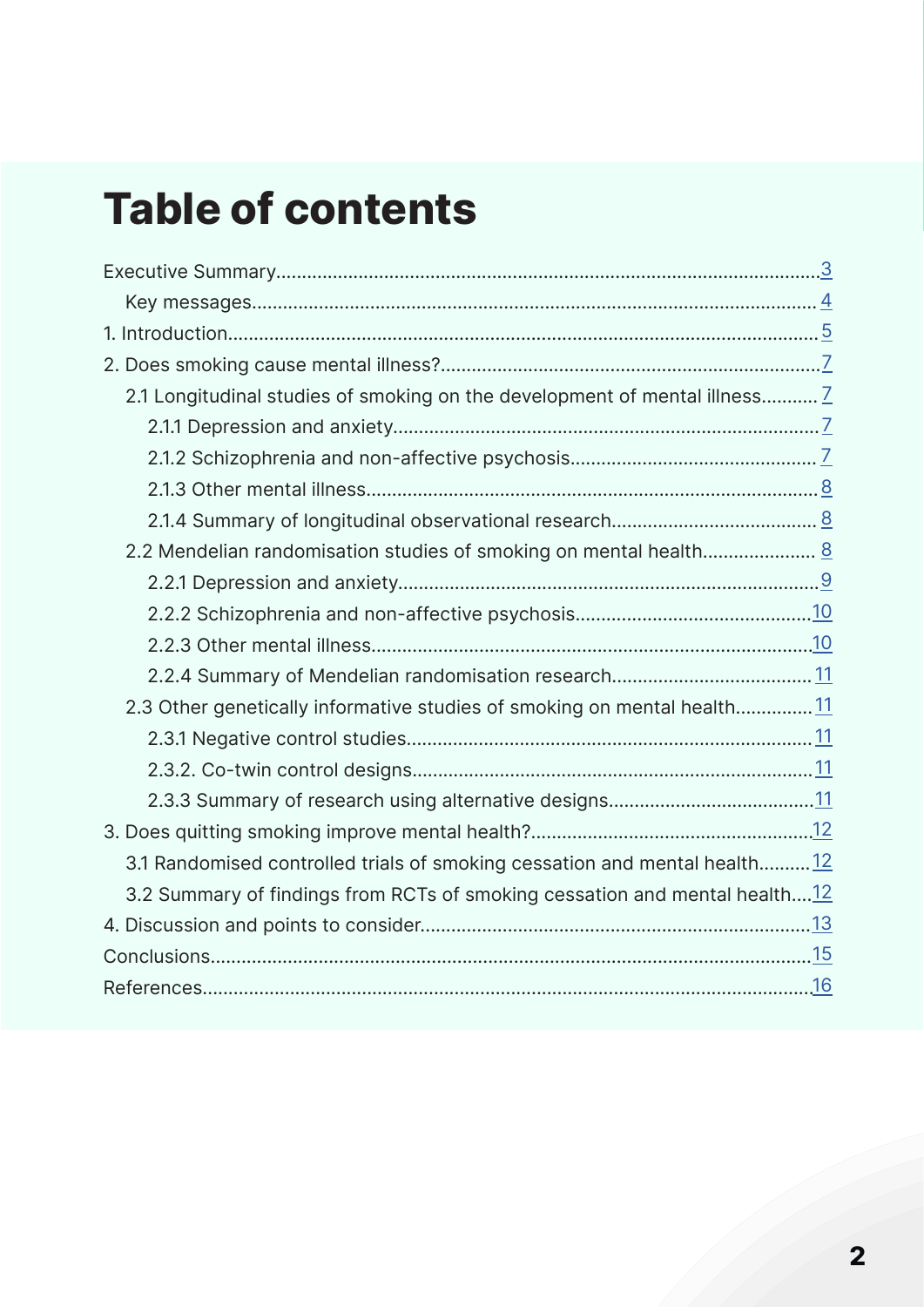## <span id="page-2-0"></span>**Executive Summary**

In this report, we summarise evidence around two key questions about smoking and mental health: 1) does smoking increase the risk of subsequent mental health problems, and 2) does quitting smoking improve mental health symptoms. Establishing whether or not these are true causal effects will help to better target successful public health policies and to hopefully increase life expectancy and improve health amongst individuals with mental illness.

There is a large body of longitudinal research that finds strong evidence for a prospective association between smoking and mental health, in particular for depression, anxiety and schizophrenia. However observational studies can be biased by residual confounding and reverse causation, and we cannot rule out prodromal symptoms of mental illness leading individuals to start smoking. These studies can be complemented by the method of Mendelian randomisation which has different assumptions and sources of bias (see Box 1). Therefore, consistent evidence across these methods can allow us to draw stronger causal conclusions. Evidence from observational and Mendelian randomisation studies suggest an effect of smoking on both depression and schizophrenia (see section 2.1 and 2.2). However, evidence from cotwin control studies indicates that the association with depression is likely due to shared genetics (see section 2.3). Overall, the evidence seems stronger for an effect of smoking on schizophrenia than for depression or bipolar disorder. Evidence for an association with other mental health conditions (ADHD, anorexia nervosa, suicidal ideation, psychological distress) is weaker still. While these studies show potentially interesting findings, more evidence using alternative study designs is required.

Although Mendelian randomisation studies suggests that smoking behaviours are causal for some mental health outcomes, there is a high degree of bidirectionality in these relationships. This presents the possibility of a vicious cycle of bidirectional effects, whereby having symptoms of mental illness causes individuals to smoke more and to be more susceptible to dependence. At the same time, smoking also increases the risk of subsequent mental illness and exacerbates mental health symptoms.

Overall, there is evidence to suggest a causal effect of smoking on mental illness, in particular for schizophrenia. This body of evidence provides support for public health tobacco control policies, especially those aimed at individuals with a high risk for or with existing mental illness. Smoking cessation interventions for individuals with severe mental illness certainly do not worsen mental health symptoms and may improve them in the long term (see section 3.1).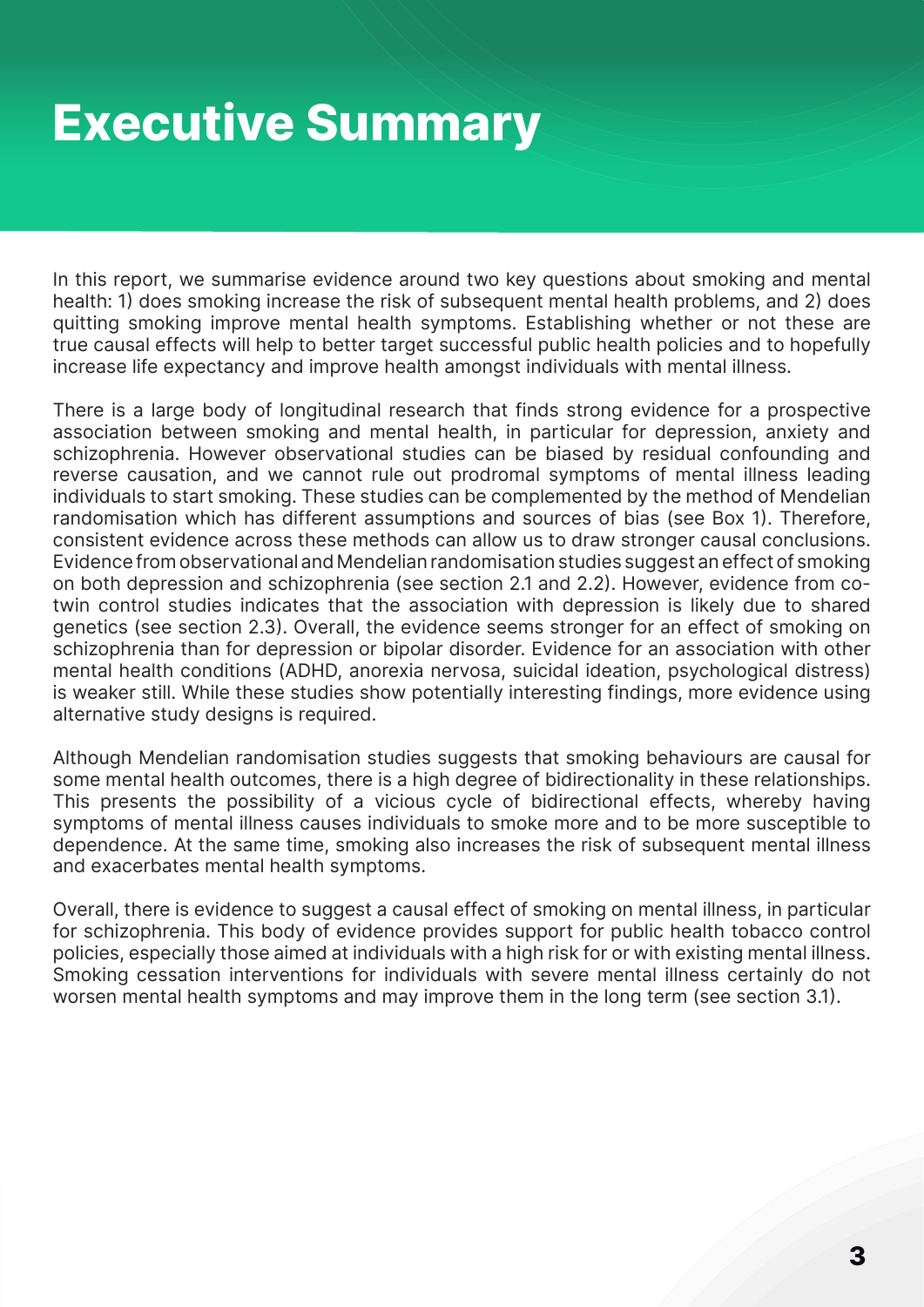### <span id="page-3-0"></span>**Key messages**

- There is a large body of longitudinal research that finds strong evidence for a prospective association between smoking and mental health, this focuses on depression, anxiety and schizophrenia.
- Much of the evidence from Mendelian randomisation studies suggests that smoking behaviours have a detrimental causal effect on mental health. However, there is a high degree of bidirectionality in these relationships.
- However, evidence from discordant twin studies and negative control studies indicates that smoking and mental health share underlying genetic liability which could be biasing results.
- Smoking cessation interventions for individuals with mental illness do not worsen mental health symptoms and may improve them in the long term.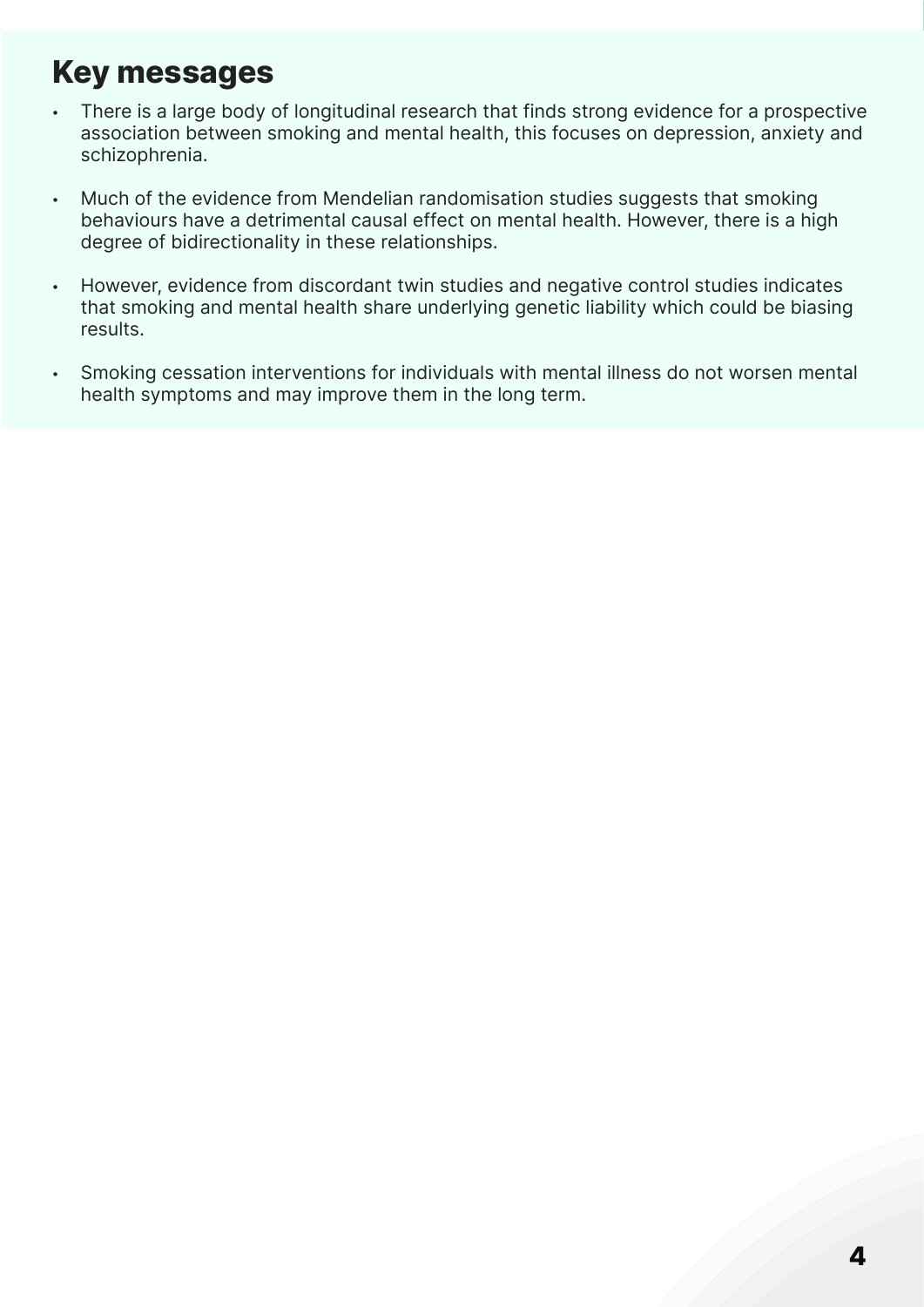## <span id="page-4-0"></span>**1.Introduction**

Smoking is the leading cause of preventable deaths worldwide,<sup>1</sup> with smokers dying on average 10 years earlier than non-smokers.<sup>2</sup> Smoking is highly prevalent amongst individuals with mental illness.<sup>3-6</sup> In the UK, an estimated 33% of individuals with any mental disorder smoke,<sup>7</sup> compared with around 15% of the general population, $^8$  and individuals with mental illness make up around one third of adult tobacco consumption.9 For some severe mental illness, rates are even higher (Figure 1). Recent developments in tobacco control policies have reduced smoking rates in the general population, however, rates remain high among people with mental illness.<sup>7</sup> As a result, these individuals die on average 10-20 years earlier than the general population.7,9,10



#### **Figure 1. Smoking rates among individuals with mental illness7**

Self-medication is one possible explanation for the high rates of smoking amongst individuals with mental illness. The self-medication hypothesis suggests that symptoms of mental illness, (or side effects of psychiatric medications) are alleviated by the chemical properties of tobacco.<sup>11-14</sup> However, there is a growing body of evidence to suggest that smoking may be a causal risk factor for mental illness and that quitting smoking may be highly beneficial for long term mental health outcomes.

In this report, we synthesise the evidence, in particular drawing upon methodologies that promote stronger causal inference. We consider two aspects:

• Does smoking cause mental illness - we review longitudinal evidence to ensure that smoking preceded mental illness.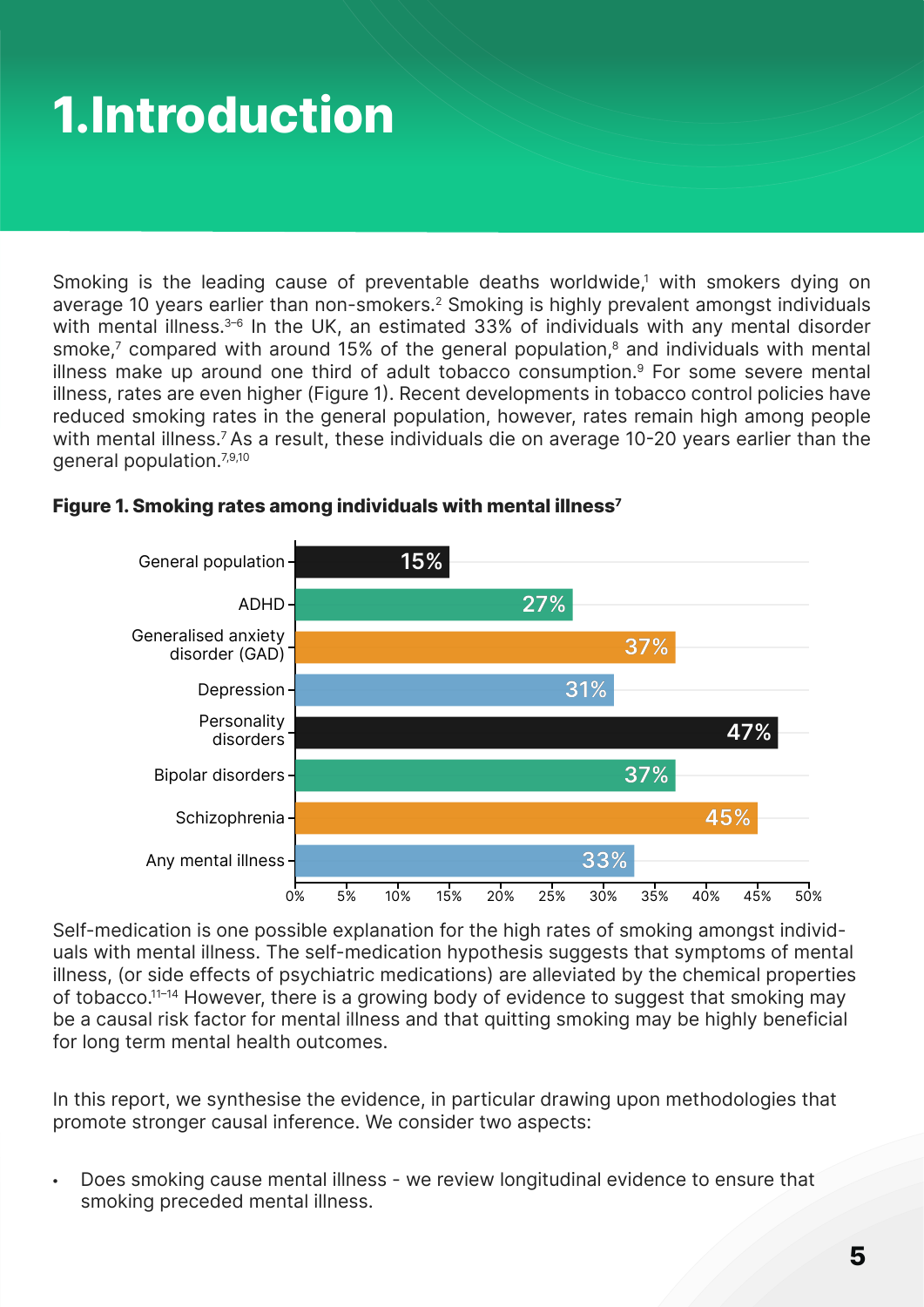We complement this with alternative study designs that use genetic information.<sup>15</sup>

This section of the review considers the potential public health impacts of reducing smoking initiation and heaviness (pages 7-11).

• Does quitting smoking improve mental health – we review randomised controlled trials of smoking cessation.

This section considers the potential public health impacts of helping individuals with mental illness to quit (page 12).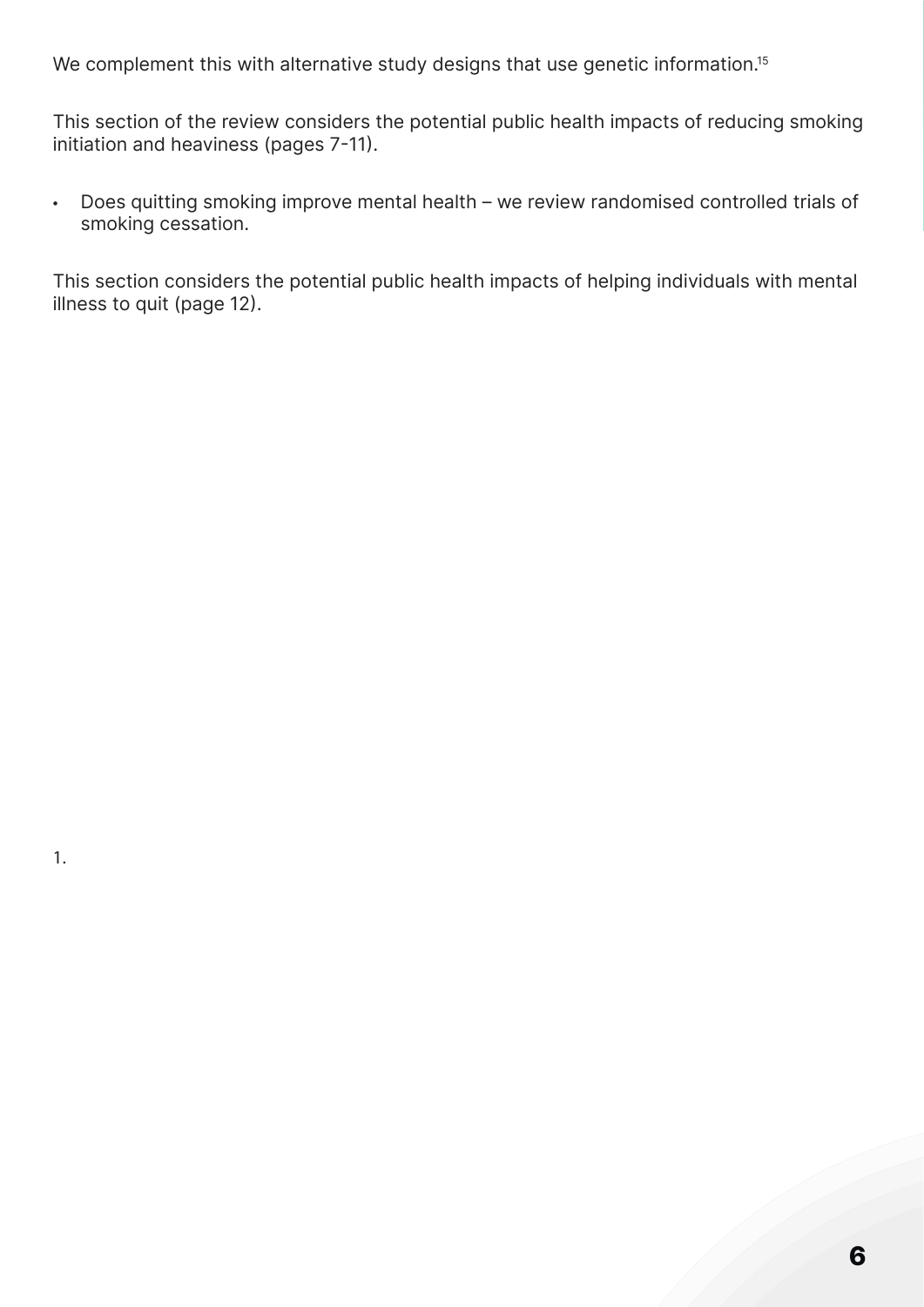## <span id="page-6-0"></span>**2.Does smoking cause mental illness?**

### **2.1 Longitudinal studies of smoking on the development of mental illness**

In observational epidemiology it is not always clear whether smoking or mental illness occurs first. In an attempt to ensure that smoking exposure preceded the diagnosis of mental illness, we only review longitudinal studies which have a clear temporal sequence. We include both cohort and case-control studies of multiple smoking behaviours. All evidence reviewed is from systematic reviews or meta-analyses of multiple other studies, helping to improve the generalisability of results across populations.

#### **2.1.1 Depression and anxiety**

We identified two meta-analyses and one systematic review of longitudinal studies of smoking on depression and/or anxiety. The meta-analyses included a combination of depressive symptoms or diagnostic criteria for depression and followed up participants for between 1-6 years.<sup>16,17</sup> Chaiton and colleagues<sup>16</sup> focused on adolescents (aged 13-19 years; N=15,333), while Luger and colleagues<sup>17</sup> included adults (aged 18 years or over;  $N=52,568$ ). Luger and  $colle$  colleagues<sup>17</sup> compared current smokers to never smokers, while Chaiton and colleagues<sup>16</sup> compared not smoking at baseline to smoking at baseline. Definitions of smoking ranged between one puff to three or more cigarettes per week. Despite the studies having disparate definitions of smoking, they both found evidence for a similar effect of smoking status on subsequent depression. In both studies smokers were found to have around 60-70% increased odds of developing depression compared to non-smokers (OR $_{\text{Luger}}$ =1.62, 95% CI: 1.1 to 2.4; OR<sub>Chaiton</sub>=1.73, 95% CI: 1.32 to 2.4).

Fluharty and colleagues18 conducted a systematic review of smoking on diagnoses of depression and/or anxiety (Depression: 51 studies, Anxiety: 5 studies, Comorbid depression/anxiety: 10 studies), with sample sizes ranging from 59 to 90,627. Smoking behaviours included smoking status, heaviness, tobacco dependence and trajectories of tobacco use. Studies varied in terms of populations sampled which introduced substantial heterogeneity into the review, making a meta-analysis inappropriate. Results were inconsistent across studies, with only a third suggesting evidence of a relationship between smoking behaviour and later depression and anxiety.

However, it is worth noting that both Chaiton and colleagues<sup>16</sup> and Fluharty and colleagues<sup>18</sup> also investigated effects in the opposite direction (from depression and/or anxiety to smoking). Chaiton and colleagues<sup>16</sup> found evidence of an effect in this direction (OR=1.41, 95% CI: 1.21 to 1.63) and nearly half of the studies in Fluharty and colleagues' review<sup>18</sup> suggested that baseline depression or anxiety were associated with later smoking behaviours.

#### **2.1.2 Schizophrenia and non-affective psychosis**

We identified two meta-analyses and a systematic review exploring smoking and subsequent schizophrenia and psychosis risk. Both meta-analyses found evidence for a substantial increased risk of schizophrenia or psychosis amongst smokers compared to non-smokers.19,20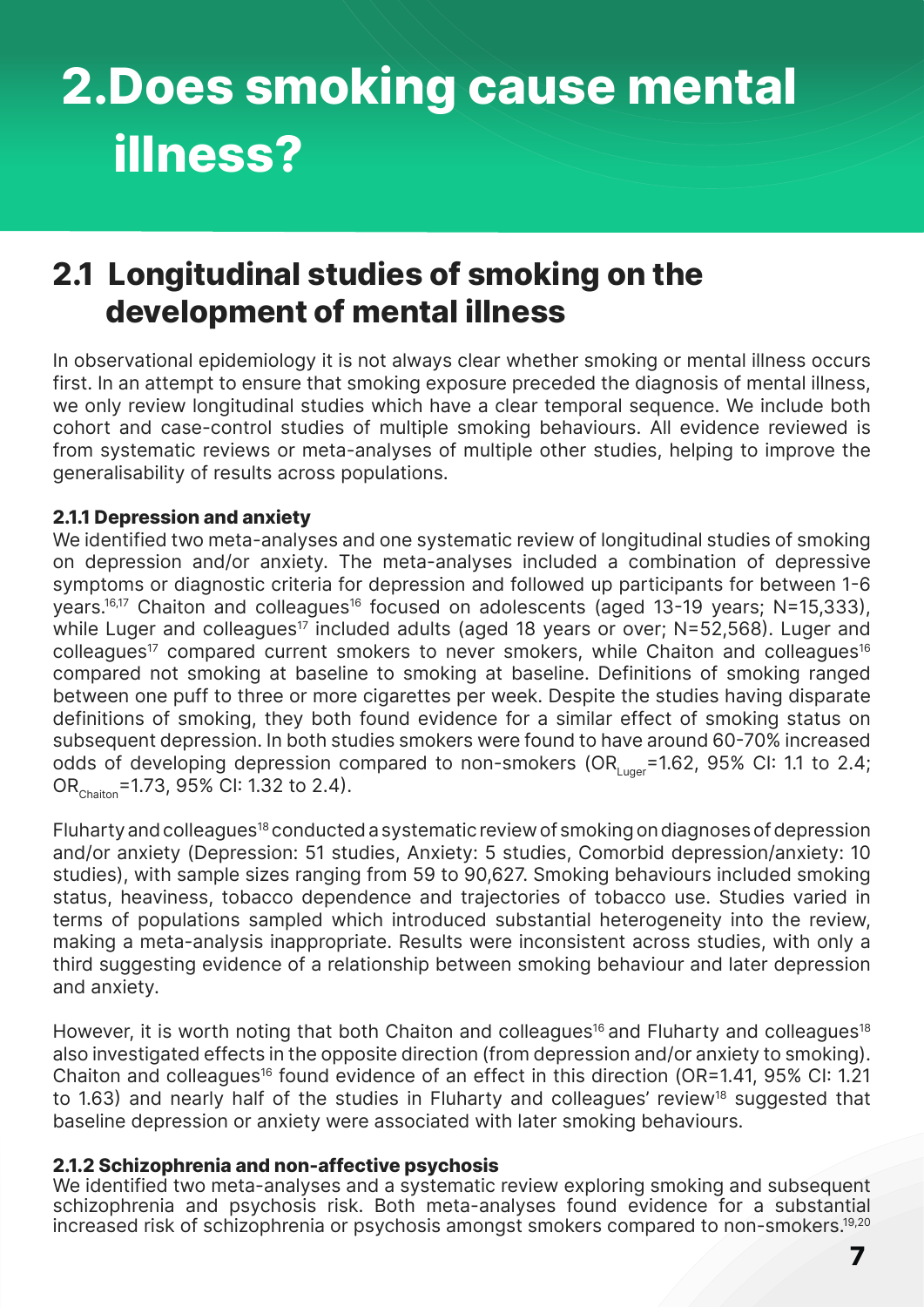<span id="page-7-0"></span>Hunter and colleagues<sup>20</sup> meta-analysed 5 prospective studies (N=1,783,251) followed up for between 4 and 40 years and found that smokers had around a two-fold increased risk of a diagnosis of schizophrenia (RR = 1.99, 95% CI: 1.10 to 3.61). Gurillo and colleagues<sup>19</sup> metaanalysed 11 case-control and 5 prospective studies (N=287,717) of patients with first episode psychosis comparing smokers with non-smokers. For both case-control (OR=3.22, 95% CI: 1.63 to 6.33) and prospective studies (RR=2.18, 95% CI: 1.23 to 3.85), there was strong evidence of an increased risk of psychosis among smokers.

Scott and colleagues<sup>21</sup> performed a systematic review of 8 studies (7 cohort studies, 1 casecontrol) to explore the longitudinal association between smoking and schizophrenia spectrum disorders. This review built upon the methodology used by Hunter and colleagues<sup>20</sup> and Gurillo and colleagues<sup>19</sup> and all studies included were rated as high-quality evidence. Estimates ranged from a 1.5 to 6-fold increased risk of schizophrenia spectrum disorders in heavy smokers. They were unable to perform a meta-analysis, however, six studies demonstrated a positive association, one a negative association and the final study (case-control) showed no association.

#### **2.1.3 Other mental illness**

To the best of our knowledge, there have not been any meta-analyses of the longitudinal relationship between smoking and subsequent incidence of other mental illness.<sup>22</sup>

#### **2.1.4 Summary of longitudinal observational research**

Across these meta-analyses there is evidence that smoking is associated with subsequent mental health problems, in particular depression and schizophrenia. However, we cannot establish causality based on observational findings alone. To ensure public health policies are effective in preventing future cases of depression and schizophrenia, we need to establish whether there is a causal effect of smoking. Findings from traditional observational epidemiological studies may be subject to bias from reverse causation (for example, through unmeasured prodromal symptoms leading individuals to initiate smoking) and residual confounding (for example, through other unmeasured behaviours that influence both smoking and mental health).

In the following section, we review evidence that uses an approach that is more robust to the issues of reverse causation and residual confounding (Mendelian randomisation).

### **2.2 Mendelian randomisation studies of smoking on mental health**

The gold standard approach to determine causality would be to conduct a randomised controlled trial (RCT). However, for smoking behaviours, it is unethical to randomise individuals to smoke given the adverse physical health consequences.<sup>23</sup> Mendelian randomisation (MR) is a popular complementary method which can reduce bias due to reverse causation and residual confounding using genetic variants (Box 1).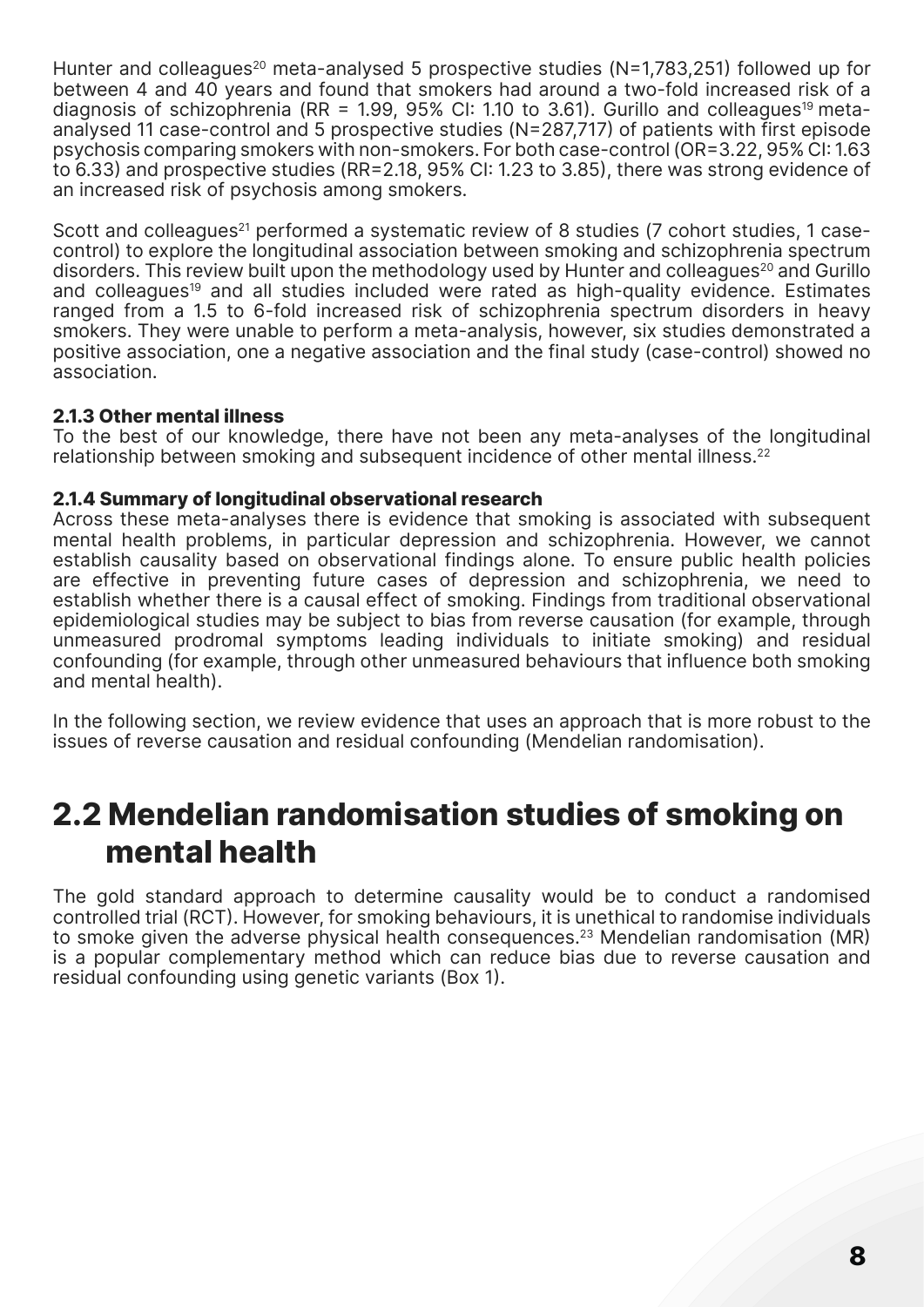#### <span id="page-8-0"></span>**Box 1. The Mendelian randomisation method and genetic instruments for smoking**

**Mendelian randomisation:** Through genome-wide association studies, genetic variants have been identified that pre-dispose individuals to certain smoking behaviours.<sup>24,25</sup> These genetic variants can be used as an instrument to test causal effects of the exposure (smoking) on an outcome (e.g., depression), given certain assumptions are satisfied.<sup>26</sup> Genetic variants that alter our average lifetime levels of smoking behaviours are randomised at conception and inherited independently of confounding lifestyle factors. This is akin to a natural experiment, and the genetic variants are less likely to be biased by confounding and reverse causation than observed exposures.27 Accounting for reverse causation is particularly important when exploring the relationship between smoking and mental health, given the high likelihood of a bidirectional relationship. MR analyses can provide causal estimates, as long as the underlying assumptions are satisfied.26

**Smoking instruments:** Mendelian randomisation studies of smoking use different genetic instruments depending upon the particular smoking behaviour of interest. Earlier studies of smoking heaviness tend to use a single genetic variant in the CHRNA5-A3-B4 gene cluster which affects nicotine response. Smokers with one version of this genetic variant smoke on average one more cigarette per day than smokers who do not.<sup>28</sup> This genetic instrument is a powerful tool because we understand the underlying biological mechanism, and we can compare the effect of this variant on mental health in smokers and non-smokers. A causal effect of smoking on mental health would be detected only in the smoking group, and not in the never smokers. However, this genetic instrument can lack statistical power and requires knowledge about whether or not the individuals currently smoke. An alternative instrument is to use genetic variants associated with smoking initiation (comparing ever with never smokers) or to use genetic variants associated with lifetime smoking (combined smoking initiation, heaviness, duration and cessation). These latter genetic instruments have high statistical power, but caution must be taken as the biological mechanisms are less well understood.

**Limitations:** Despite numerous benefits, there are also several limitations to the MR method, some of which are even more pronounced when exploring behavioural and psychological traits like smoking and mental health. These specific limitations have been discussed in detail elsewhere.23 Here we briefly discuss some important limitations to consider for smoking and mental health. First, the relationship between smoking and mental health is plausibly bidirectional, which can make interpretation of MR results difficult. Second, MR studies predominantly use genetic variants from individuals of European ancestry and therefore, results might lack generalisability to other populations, especially due to geographical differences in smoking behaviours. Third, we do not know the biological mechanisms underlying the genetic instruments associated with smoking initiation and lifetime smoking. Therefore, we cannot rely on these genetic variants alone and the strongest evidence for causal effects will come from comparing results across different research methodologies.15

#### **2.2.1 Depression and anxiety**

We identified a total of six MR studies that explored possible causal effects of smoking on depression and anxiety. The first four of these studies used the single genetic variant for smoking heaviness located in the CHRNA5-A3-B4 gene cluster (see Box 1 for details). None of these studies found evidence for a causal effect of smoking on depression.29–32 Bjørngaard and colleagues<sup>29</sup> found some evidence for an association between smoking and anxiety. However, when stratified into current smokers, former smokers and never smokers, there was stronger evidence for an association in the former and never smokers. This suggests that this association is not due to causal effects of smoking.<sup>29</sup> However, these studies are likely lacking in statistical power due to the use of the single genetic instrument and some small sample sizes. The two most recent MR studies of smoking on depression used the more powerful genetic instruments for smoking initiation and lifetime smoking. Wootton and colleagues<sup>33</sup> found evidence for a causal effect of both smoking behaviours on depression (OR<sub>smoking initiation</sub>=1.54,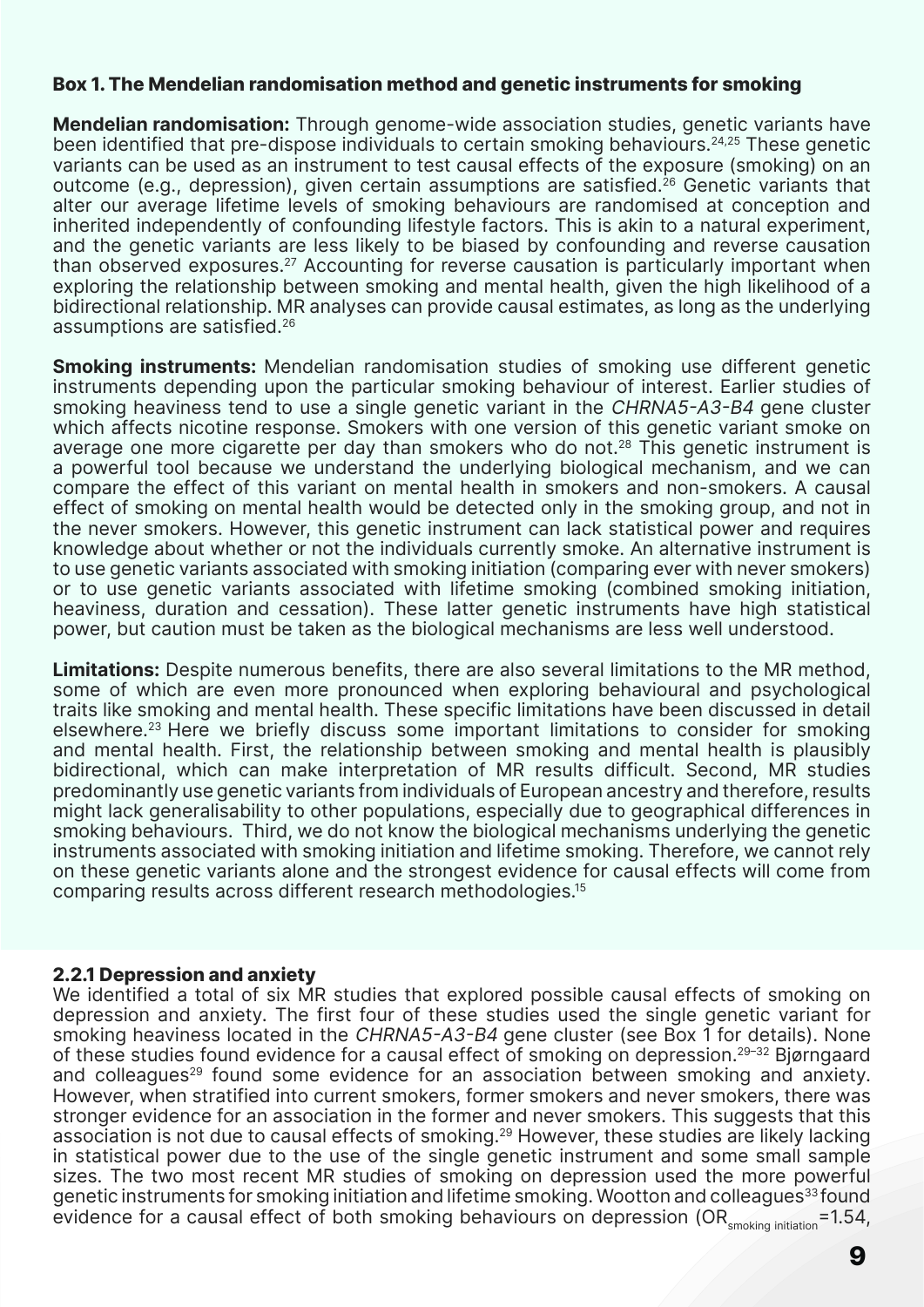<span id="page-9-0"></span>95% CI: 1.44 to 1.64; OR $_{\text{lifetime, smoking}}$  = 1.99, 95% CI: 1.71 to 2.32). Barkhuizen and colleagues<sup>34</sup> also found evidence for an effect of smoking initiation on risk for depression (OR = 1.54, 95% CI: 1.27 to 1.88).

In the reverse direction, Wootton and colleagues<sup>33</sup> found some, although weaker, evidence that genetic risk for major depression was associated with increased smoking behaviours. Barkhuizen and colleagues<sup>34</sup> found no evidence in the reverse direction.

#### **2.2.2 Schizophrenia and non-affective psychosis**

We identified a total of five MR studies of smoking on schizophrenia risk. Using the single genetic variant for smoking heaviness located in the CHRNA5-A3-B4 gene cluster, there was an association with schizophrenia risk in a psychiatric sample (OR=1.60, 95% CI: 0.74 to 3.47) but not in a Danish population sample (OR=1.22, 95% CI: 0.84 to 1.79). However, this Danish sample had a very small number of schizophrenia cases (N=57), and there was evidence for an effect on antipsychotic medication use (N=2,795 cases) (OR=1.16, 95% CI: 1.02 to 1.31).<sup>32</sup> Using an older genetic instrument for smoking initiation, there was no robust evidence for an association with schizophrenia risk, however statistical power was limited.<sup>35</sup> Using more recent genetic instruments for smoking initiation, two studies found evidence for an effect (OR $_{\rm wogton}$ =1.53, 95% CI: 1.35 to 1.74; OR $_{\rm Barkhuzien}$  = 1.94, 95% CI: 1.37 to 2.76). Wootton and colleagues<sup>33</sup> also found evidence for an effect of lifetime smoking on schizophrenia risk (OR=2.27, 95% CI: 1.67 to 3.08). Finally, a study exploring schizophrenia as a risk factor for breast cancer included a sensitivity analysis which explored the effect of smoking heaviness on schizophrenia. They found evidence for a causally increasing effect.36

Gage and colleagues<sup>35</sup> found no strong evidence of effects in the reverse direction, from schizophrenia liability to smoking initiation. Two recent studies found evidence for causal effects in this direction, although estimates appeared smaller than for smoking on schizophrenia. 33,34.

#### **2.2.3 Other mental illness**

We identified two MR studies exploring the effect of smoking on risk for bipolar disorder.<sup>34,37</sup> Both found evidence for a causal effect of smoking initiation on bipolar disorder risk (OR<sub>Vermeulen</sub>) = 1.46, 95% CI: 1.28 to 1.66; OR $_{\text{Barkhulizen}}$  = 2.46, 95% CI: 1.68 to 3.61). Vermeulen and colleagues<sup>37</sup> additionally explored the effect of lifetime smoking on bipolar risk, again finding evidence for a causal effect (OR = 1.72, 95% CI: 1.29 to 2.28). Neither study found any clear evidence for effects in the opposite direction.

We identified one MR study exploring the effects of smoking on ADHD. This focused on cases of ADHD diagnosed in adulthood, after age 18 years.<sup>38</sup> Using the most recent genetic instruments for smoking initiation they found an increased risk of ADHD (OR=3.72, 95% CI: 3.10 to 4.44), and there was evidence for an effect in the opposite direction. However, the genetic variants for smoking initiation also predicted ADHD diagnosis before the age of 13 years, which is before most individuals initiate smoking. This suggests that the detected effects are unlikely to be the result of a causal effect of child's own smoke exposure.

We identified two MR studies exploring the effect of smoking heaviness on psychological distress.31,39 Neither study found clear evidence for a causal effect.

We identified one MR study each for the association between smoking and 1) anorexia nervosa<sup>40</sup> and 2) suicidal ideation and attempts.<sup>41</sup> Neither of these studies found clear evidence for a causal effect when combining across multiple genetic instruments for smoking behaviours. Finally, we identified two MR studies investigating the association between smoking behaviours and loneliness. Harrison and colleagues<sup>42</sup> found no clear evidence of an effect, while Wootton and colleagues<sup>43</sup> found strong evidence that smoking initiation increases loneliness ( $\beta$ = 0.30, 95% CI = 0.22 to 0.38). In the reverse direction, there was weak evidence for a causal effect of loneliness on increased smoking initiation and heaviness, and weak evidence for an effect of loneliness on decreased smoking cessation.43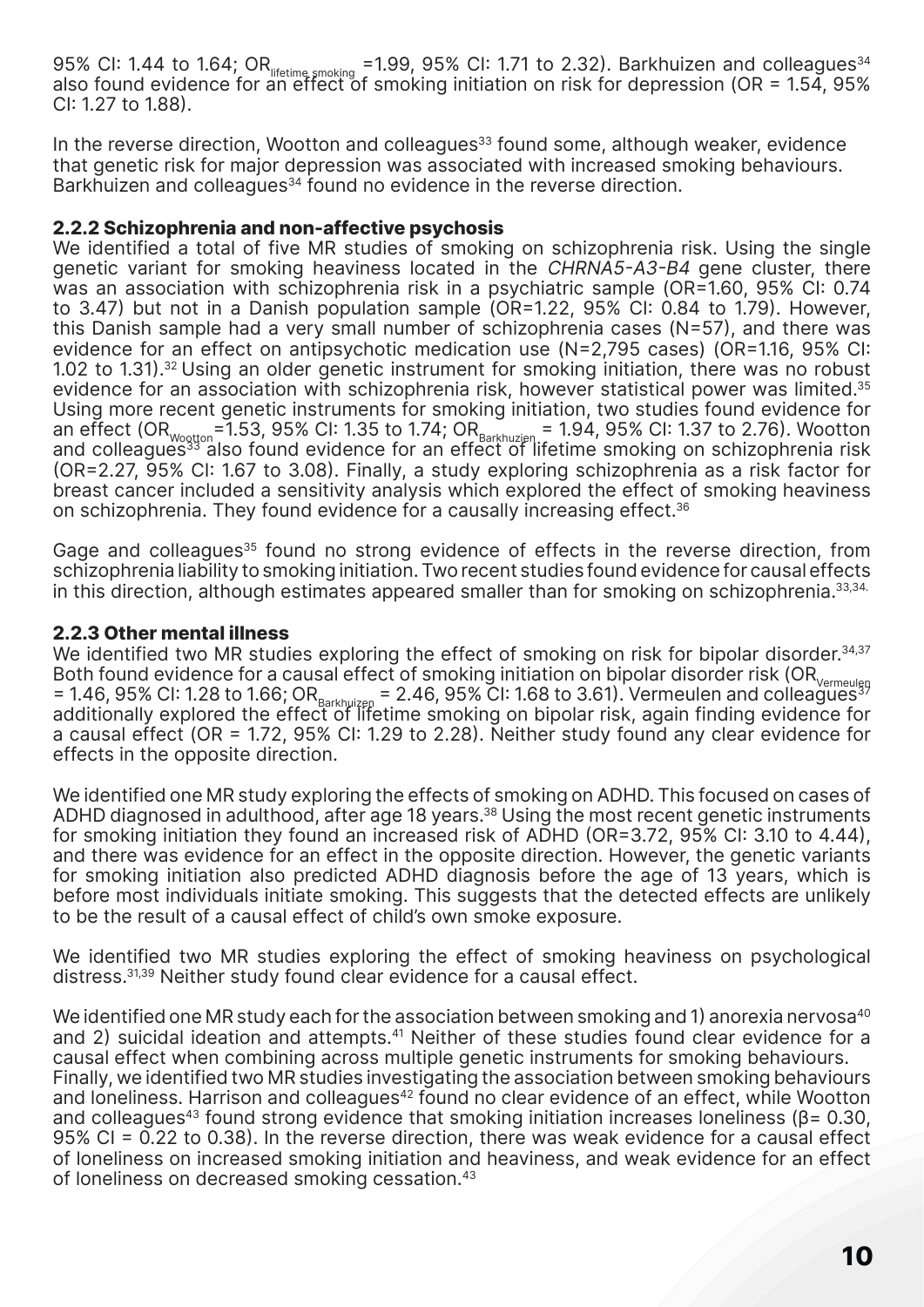#### <span id="page-10-0"></span>**2.2.4 Summary of Mendelian randomisation research**

Mendelian randomisation results were inconsistent depending on which genetic instrument was used. Findings most strongly indicated a causal effect when using recent instruments for smoking initiation and lifetime smoking. The single genetic variant for smoking heaviness often did not suggest a causal effect. The effect of smoking initiation could be acting via personality and behavioural pathways. Overall, the evidence seems stronger for an effect of smoking on schizophrenia than for depression.

Although MR can be a powerful tool, it is subject to limitations (see Box 1 for details). The strongest evidence for causal effects will come from comparing results across different research methodologies.<sup>15</sup> In the following section, we review studies that use alternative genetically informed designs.

### **2.3 Other genetically informative studies of smoking on mental health**

In this section we focus on two different research designs that can complement observational studies and MR studies: negative control designs and co-twin designs.

#### **2.3.1 Negative control studies**

A negative control is a trait that cannot plausibly be causally associated with the outcome. For example, Treur and colleagues<sup>38</sup> used a negative control in their study exploring smoking on adult ADHD diagnosis. The negative control was childhood diagnosis of ADHD (before the age of 13 years). Given that children rarely start smoking before age 13 years, there is no plausible causal pathway from child's own smoking to ADHD risk in childhood. Similarly, a recent exploration of smoking on adolescent outcomes included mental health measures before age 10 years as a negative control. If smoking is associated with mental health in adolescence but not before age 10, this could suggest evidence for a causal effect.<sup>44</sup> However, Schellhas and colleagues<sup>44</sup> found evidence that smoking was associated with externalising disorders in both adolescence and childhood, suggesting that this association is unlikely due to causal effects of child's own smoking. This negative control approach is also used in the analysis of the genetic variant from the CHRNA5-A3-B4 gene cluster, where evidence for an association within never smokers is inconsistent with causality.<sup>31,32</sup>

#### **2.3.2 Co-twin control designs**

Two studies have used a co-twin control design to explore the effects of smoking on schizophrenia<sup>45</sup> and depression.<sup>46</sup> This method uses twin pairs who are discordant for smoking status and compares rates of mental illness diagnoses between the discordant pairs. Twin pairs will share the same in utero environment, and to a large extent their home environments. Therefore, it is unnecessary to adjust for many common risk factors (e.g. parental smoking), as both twins are exposed equally in this design. Smoking twins had significantly higher risk for both schizophrenia<sup>45</sup> and depression.<sup>46</sup> However, by comparing the rates in identical and non-identical twins, Kendler and colleagues<sup>46</sup> conclude that the association for depression is solely due to genes that predispose to both smoking and depression. While in the case of schizophrenia, Kendler and colleagues<sup>45</sup> conclude that the association is only partially explained by shared genes.

#### **2.3.3 Summary of research using alternative designs**

Overall, there is a lack of evidence that we have been able to identify which uses alternative study designs to explore effects of smoking on mental health. For example, natural experiments that explore population mental health following a change of tobacco control policies (e.g., raising legal age to purchase cigarettes). We recommend the implementation of more genetically informative designs in the future to increase the strength of causal evidence. As demonstrated here, shared genetic liability between smoking and mental health is an important issue to disentangle, and should not be discounted.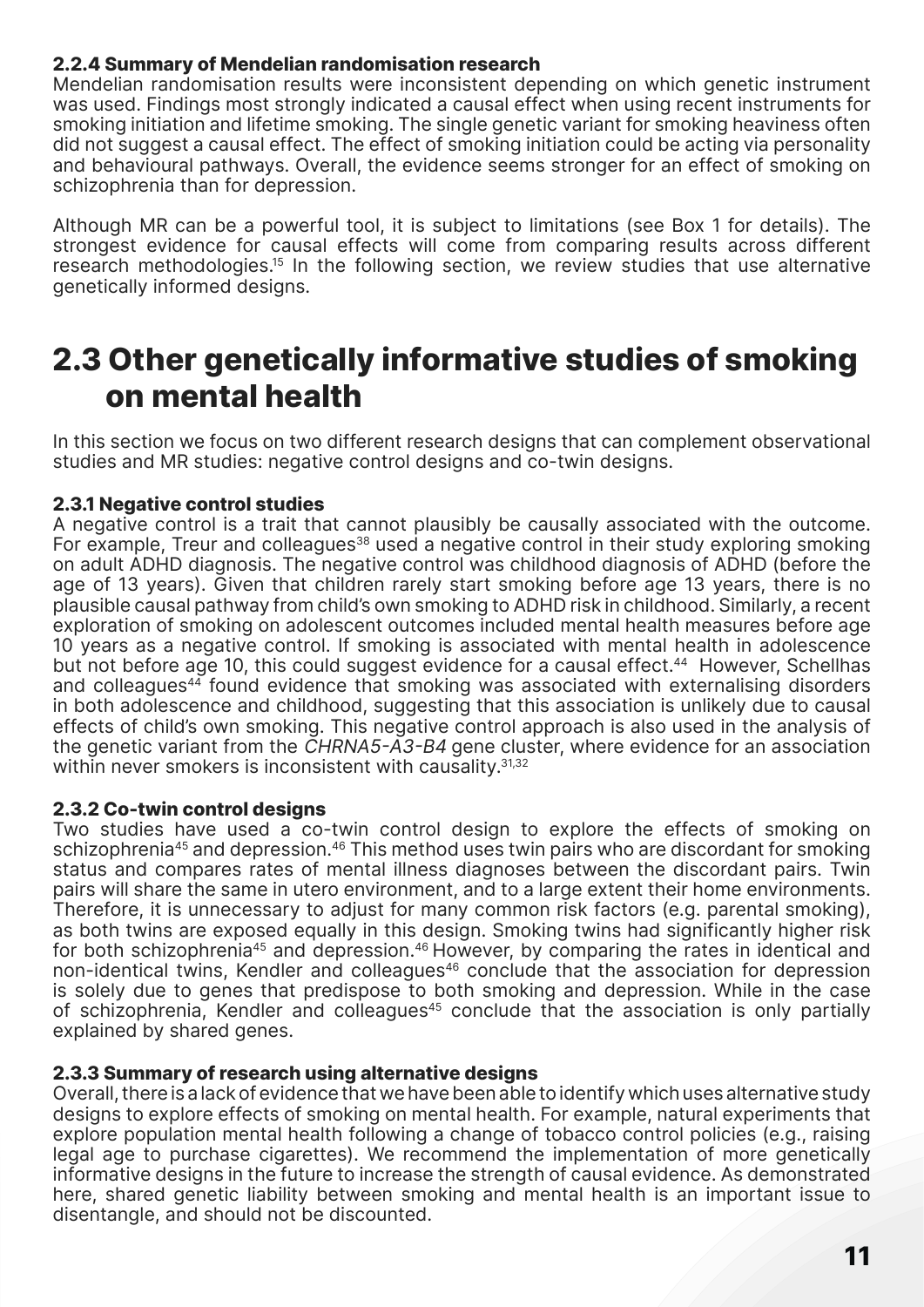## <span id="page-11-0"></span>**3.Does quitting smoking improve mental health?**

### **3.1 Randomised controlled trials of smoking cessation and mental health**

So far, the studies summarised have explored the association between smoking and new incidence of mental illness or subsequent worsening of mental health. However, we cannot conclude from this evidence necessarily that helping individuals with mental illness to quit would improve their mental health. Therefore, here we looked for randomised control trials aimed at promoting successful quit attempts amongst individuals with existing mental illness.

One meta-analysis of randomised control trials included 63 studies and a narrative review of 31 studies (N= over 169,500).<sup>47</sup> Primary outcomes were depression and anxiety symptoms, which both showed an improvement for those who quit compared with those who continued to smoke (SMD<sub>anxiety</sub> = −0.28, 95% CI −0.43 to −0.13; SMD<sub>depressive symptoms</sub> = −0.30, 95% CI −0.39 to −0.21). However, all studies were at serious risk of bias, leading the authors to rate the evidence as low to moderate quality. Taylor and colleagues $47$  conclude that there is low to moderate certainty evidence that mental health improves after quitting compared to those who continue to smoke. These improvements are seen in both unselected samples and amongst people diagnosed with mental health conditions. Despite low quality evidence and risk of bias, there is no strong evidence that quitting worsens mental health.<sup>47</sup> This is supported by evidence from RCTs of smoking cessation interventions amongst individuals with severe mental illness which do not show any worsening of mental health symptoms in those randomised to intervention.48,49

### **3.2 Summary of findings from RCTs of smoking cessation and mental health**

Although there are a limited number of studies that look at RCTs of smoking cessation and the impact on mental health, there appears to be evidence that smoking cessation interventions for individuals with mental illness do not worsen mental health symptoms and may improve them in the long term.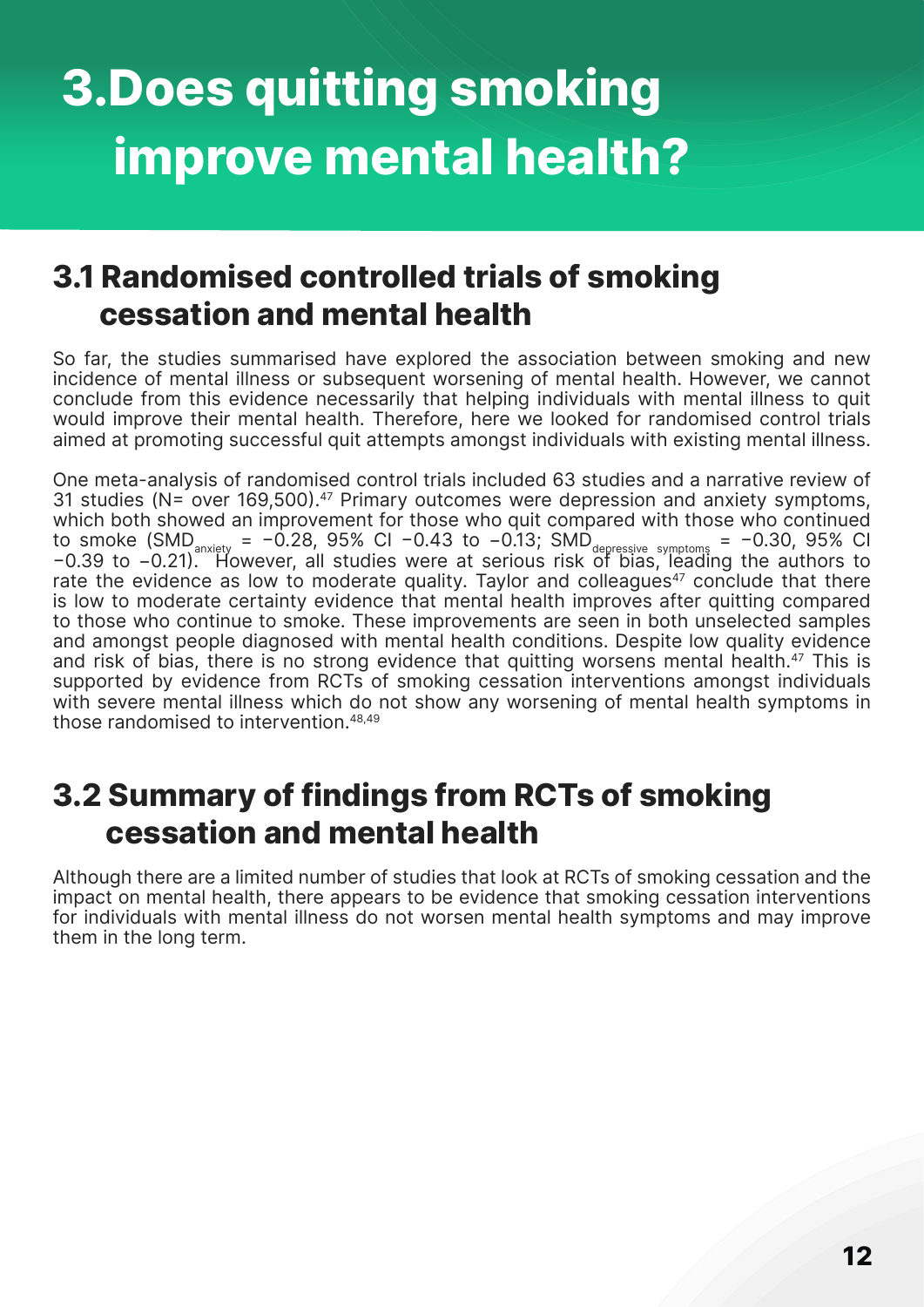## <span id="page-12-0"></span>**4.Discussion and points to consider**

In this report, we have summarised evidence around two key questions about smoking and mental health: 1) does smoking increase the risk of subsequent mental health problems and 2) does quitting smoking improve mental health symptoms for those with mental illness. Establishing whether or not these are true causal effects will help to better target successful public health policies and to hopefully increase life expectancy amongst individuals with mental illness.

There is a large body of longitudinal research that finds strong evidence for an association from smoking to mental health, in particular for depression, anxiety and schizophrenia. However observational studies can be biased by residual confounding and reverse causation, and we cannot rule out prodromal symptoms of mental illness leading individuals to start smoking. These studies can be complimented by the method of Mendelian randomisation which has different assumptions and sources of bias. Therefore, consistent evidence across these methods can strengthen our ability to draw causal conclusions.

Whilst overall evidence from both observational and Mendelian randomisation studies suggested an effect of smoking on both depression and schizophrenia, evidence from cotwin studies indicated that the association with depression was likely completely due to shared genetics. This may result in spurious associations in both observational and Mendelian randomisation studies. In the case of Mendelian randomisation, this could mean that genetic variants we believe to be identified for smoking are actually only associated with a shared underlying factor. This is why it is so important to understand the biological mechanisms underpinning the genetic instruments being used and why the single variant instrument from the CHRNA5-A3-B4 gene cluster is such a powerful tool in these analyses.

In the case of depression, when studies used this instrument, there was either no evidence of an effect of smoking or there was evidence for an association in never smokers, suggesting that there is unlikely to be a causal effect of smoking. Although this is a powerful technique, these studies are subject to small sample sizes and therefore should be explored in large samples in the future.

For schizophrenia, when using this instrument, the CHRNA5-A3-B4 genetic variant there was some evidence of an effect in smokers compared to never smokers, and alternative genetically informative designs only suggested partial explanation by shared genetic factors. Overall, the evidence seems stronger for an effect of smoking on schizophrenia than for depression. However, we must be cautious of the potential role of cannabis in this relationship. Cannabis is often smoked with tobacco and there is strong evidence to suggest that high potency cannabis is associated with psychosis.<sup>50</sup> Given the high rates of co-use between tobacco and cannabis in many populations, it can be very difficult to disentangle their effects using observational approaches and genetic instruments with unknown biological mechanisms (especially given the high degree of genetic overlap). However, this is again why the CHRNA5-A3-B4 genetic variant can be so powerful, with a known mechanism specific to nicotine response.

There was evidence from MR studies for a causal effect of smoking on ADHD diagnosis. However, using a negative control outcome of ADHD diagnosis in childhood, it seems highly unlikely that the association is due to the child's own smoking behaviour. It is instead possible that the association might be due to intrauterine effects of maternal smoking during pregnancy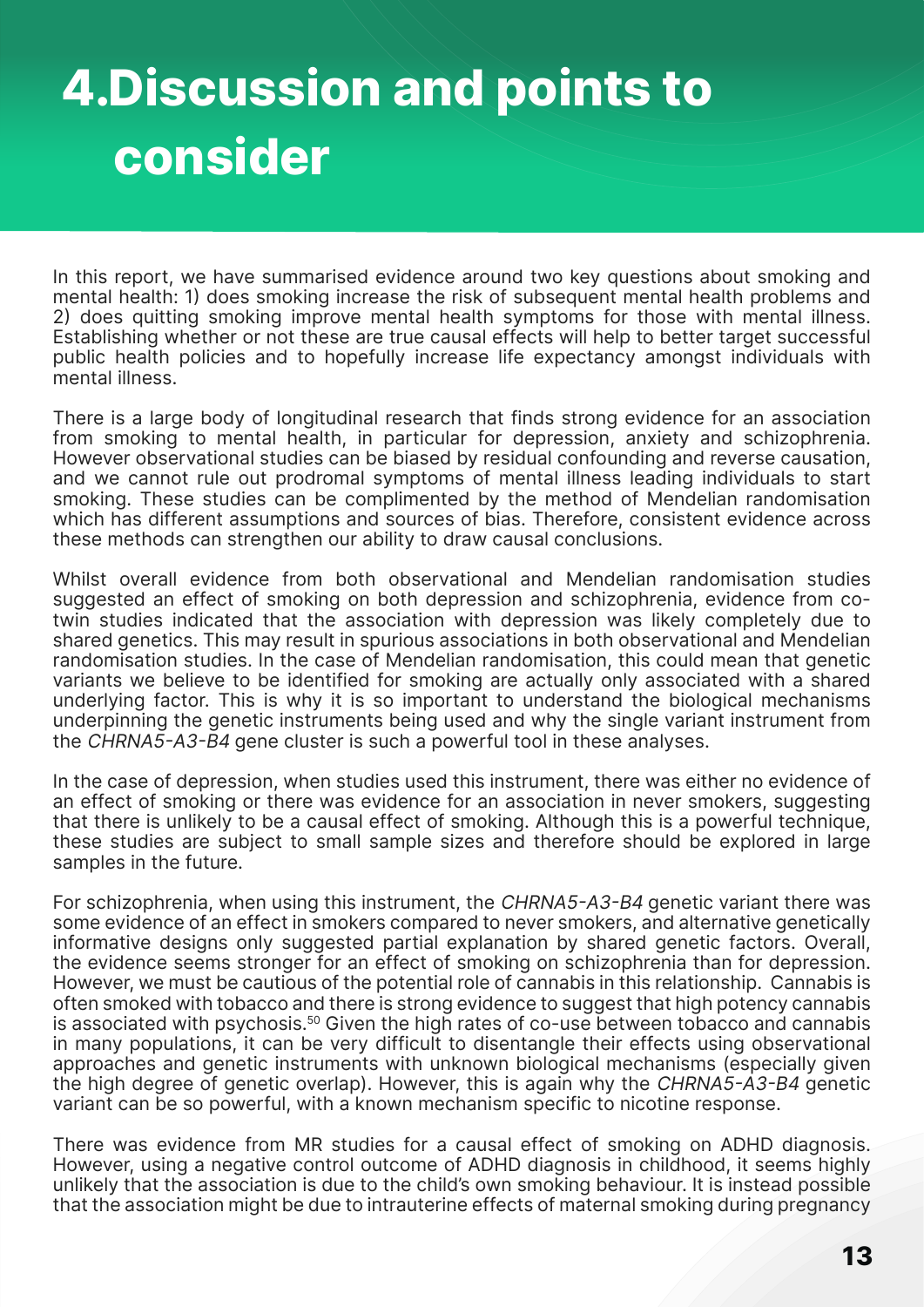or exposure to passive smoking in childhood, given that parents and children share genetic liability. It was beyond the scope of the current review to summarise the large literature on smoking during pregnancy and offspring mental health. However, taking evidence together from many different genetically informative designs, previous reviews have concluded that causal effects of smoking on ADHD are highly unlikely, and effects are most likely due to underlying genetic liability to impulsivity.51

Finally, there are a small number of MR studies exploring bipolar disorder, psychological distress, suicide, loneliness and anorexia nervosa. While these studies show potentially interesting findings (for example, there seems to be evidence to support a causal role of smoking in risk for bipolar disorder), overall there is a need for more evidence using alternative study designs.

Although Mendelian randomisation studies suggests that smoking behaviours have a causal effect on some mental health outcomes, there is a high degree of bidirectionality in these relationships. There was also a strong body of evidence to suggest that this was the case, both from meta-analyses and MR studies. This presents the possibility of a vicious cycle of bidirectional effects, whereby having symptoms of mental illness causes individuals to smoke more and to be more susceptible to dependence. At the same time, smoking also increases the risk of subsequent mental illness and exacerbates mental health symptoms. However, it is important to mention that true bidirectional causal effects can present a problem for MR. We have reviewed these methodological difficulties in more detail elsewhere.<sup>23</sup>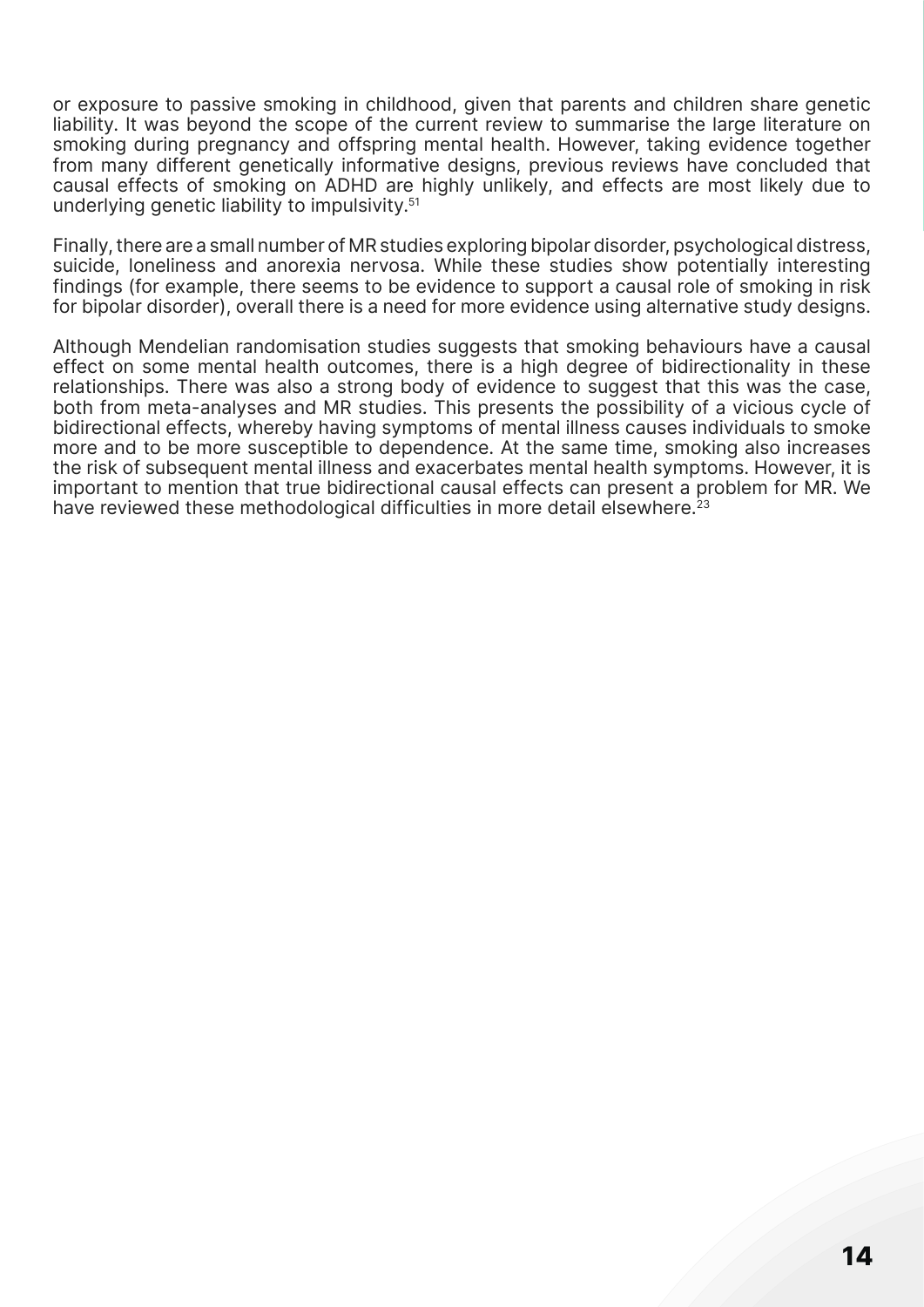## <span id="page-14-0"></span>**Conclusions**

Overall, there is evidence to suggest a detrimental causal effect of smoking on mental illness, in particular for schizophrenia. This body of evidence provides support for public health policies surrounding tobacco control, especially those aimed at individuals with a high risk for or with existing mental illness. Smoking cessation interventions for individuals with severe mental illness certainly do not worsen mental health symptoms and may improve them in the long term.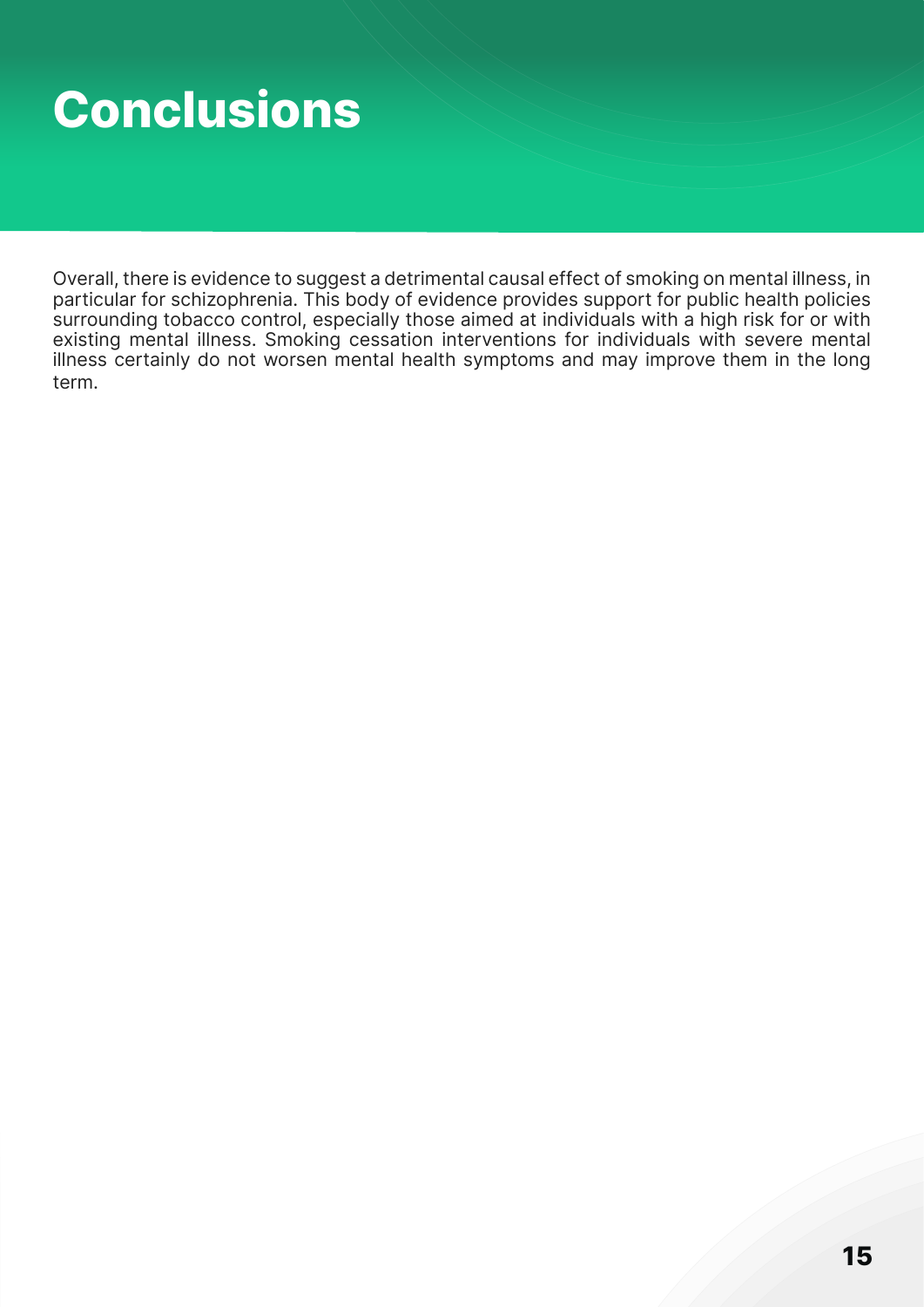## <span id="page-15-0"></span>**References**

- 1. World Health Organization. WHO report on the global tobacco epidemic, 2017: monitoring tobacco use and prevention policies. (2017).
- 2. Jha, P. et al. 21st-Century Hazards of Smoking and Benefits of Cessation in the United States. N. Engl. J. Med. **368**, 341–350 (2013).
- 3. Coulthard, M., Farrell, M., Singleton, N. & Meltzer, H. Tobacco, alcohol and drug use and mental health. Office for National Statistics. (2002).
- 4. Lasser, K. et al. Smoking and mental illness: A population-based prevalence study. JAMA **284**, 2606–2610 (2000).
- 5. Lawrence, D., Mitrou, F. & Zubrick, S. R. Smoking and mental illness: results from population surveys in Australia and the United States. BMC Public Health **9**, 285 (2009).
- 6. McClave, A. K., McKnight-Eily, L. R., Davis, S. P. & Dube, S. R. Smoking characteristics of adults with selected lifetime mental illnesses: results from the 2007 National Health Interview Survey. Am. J. Public Health **100**, 2464–2472 (2010).
- 7. Royal College of Physicians. Royal College of Physicians, Royal College of Psychiatrists. Smoking and mental health. (2013).
- 8. Adult smoking habits in the UK Office for National Statistics. https://www.ons.gov.uk/ peoplepopulationandcommunity/healthandsocialcare/healthandlifeexpectancies/bulletins/ adultsmokinghabitsingreatbritain/2016#main-points (2018).
- 9. Action on Smoking and Health. The Stolen Years. https://ash.org.uk/information-andresources/reports-submissions/reports/the-stolen-years/ (2016).
- 10. Chang, C.-K. et al. Life Expectancy at Birth for People with Serious Mental Illness and Other Major Disorders from a Secondary Mental Health Care Case Register in London. PLOS ONE **6**, e19590 (2011).
- 11. Desai, H. D., Seabolt, J. & Jann, M. W. Smoking in patients receiving psychotropic medications. CNS Drugs **15**, 469–494 (2001).
- 12. Khantzian, E. The self-medication hypothesis of substance use disorders: a reconsideration and recent applications. Harv. Rev. Psychiatry **4**, 231–244 (1997).
- 13. Lerman, C. et al. Investigation of mechanisms linking depressed mood to nicotine dependence. Addict. Behav. **21**, 9–19 (1996).
- 14. Levin, E. D., Wilson, W., Rose, J. E. & McEvoy, J. Nicotine–haloperidol interactions and cognitive performance in schizophrenics. Neuropsychopharmacology **15**, 429 (1996).
- 15. Munafò, M. R., Higgins, J. P. T. & Smith, G. D. Triangulating Evidence through the Inclusion of Genetically Informed Designs. Cold Spring Harb. Perspect. Med. **11**, a040659 (2021).
- 16. Chaiton, M. O., Cohen, J. E., O'Loughlin, J. & Rehm, J. A systematic review of longitudinal studies on the association between depression and smoking in adolescents. BMC Public Health **9**, 356 (2009).
- 17. Luger, T. M., Suls, J. & Vander Weg, M. W. How robust is the association between smoking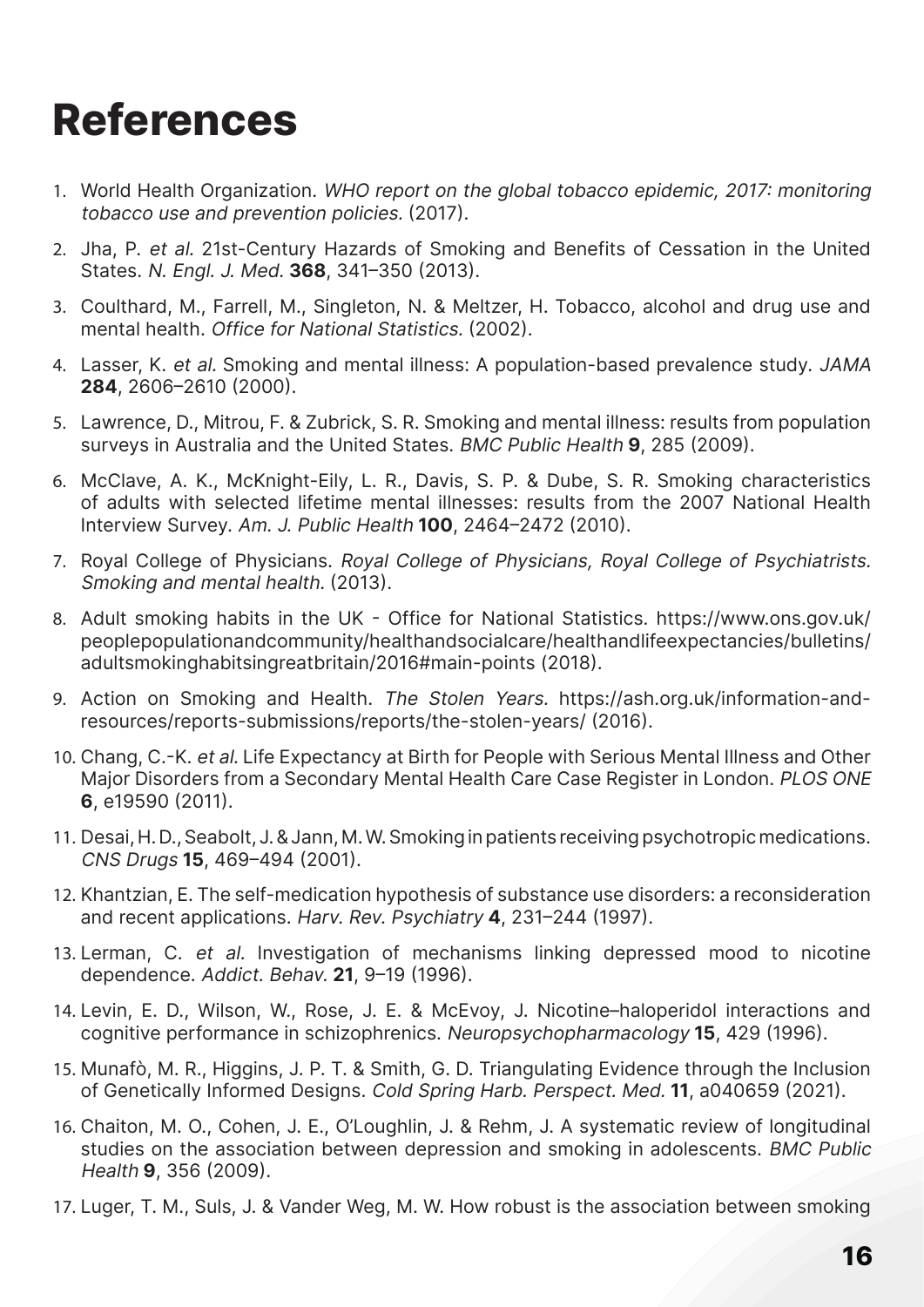and depression in adults? A meta-analysis using linear mixed-effects models. Addict. Behav. **39**, 1418–1429 (2014).

- 18. Fluharty, M., Taylor, A. E., Grabski, M. & Munafò, M. R. The Association of Cigarette Smoking With Depression and Anxiety: A Systematic Review. Nicotine Tob. Res. **19**, 3–13 (2017).
- 19. Gurillo, P., Jauhar, S., Murray, R. M. & MacCabe, J. H. Does tobacco use cause psychosis? Systematic review and meta-analysis. Lancet Psychiatry **2**, 718–725 (2015).
- 20. Hunter, A., Murray, R., Asher, L. & Leonardi-Bee, J. The Effects of Tobacco Smoking, and Prenatal Tobacco Smoke Exposure, on Risk of Schizophrenia: A Systematic Review and Meta-Analysis. Nicotine Tob. Res. **22**, 3–10 (2020).
- 21. Scott, J. G. et al. Evidence of a Causal Relationship Between Smoking Tobacco and Schizophrenia Spectrum Disorders. Front. Psychiatry **9**, (2018).
- 22. Firth, J. et al. A meta-review of "lifestyle psychiatry": the role of exercise, smoking, diet and sleep in the prevention and treatment of mental disorders. World Psychiatry **19**, 360–380 (2020).
- 23. Wootton, R. E., Jones, H. J. & Sallis, H. M. Mendelian randomisation for psychiatry: how does it work, and what can it tell us? Mol. Psychiatry 1–5 (2021) doi:10.1038/s41380-021- 01173-3.
- 24. Liu, M. et al. Association studies of up to 1.2 million individuals yield new insights into the genetic etiology of tobacco and alcohol use. Nat. Genet. **51**, 237–244 (2019).
- 25. Tobacco Consortium. Genome-wide meta-analyses identify multiple loci associated with smoking behavior. Nat. Genet. **42**, 441–447 (2010).
- 26. Davey Smith, G. & Ebrahim, S. 'Mendelian randomization': can genetic epidemiology contribute to understanding environmental determinants of disease? Int. J. Epidemiol. **32**, 1–22 (2003).
- 27. Davey Smith, G. et al. Clustered Environments and Randomized Genes: A Fundamental Distinction between Conventional and Genetic Epidemiology. PLOS Med. **4**, e352 (2007).
- 28. Ware, J. J., van den Bree, M. B. & Munafò, M. R. Association of the CHRNA5-A3-B4 gene cluster with heaviness of smoking: a meta-analysis. Nicotine Tob. Res. **13**, 1167–1175 (2011).
- 29. Bjørngaard, J. H. et al. The causal role of smoking in anxiety and depression: a Mendelian randomization analysis of the HUNT study. Psychol. Med. **43**, 711–719 (2013).
- 30. Lewis, S. J. et al. Smoking Is Associated with, but Does Not Cause, Depressed Mood in Pregnancy – A Mendelian Randomization Study. PLOS ONE **6**, e21689 (2011).
- 31. Taylor, A. E. et al. Investigating the possible causal association of smoking with depression and anxiety using Mendelian randomisation meta-analysis: the CARTA consortium. BMJ Open **4**, e006141 (2014).
- 32. Wium-Andersen, M. K., Ørsted, D. D. & Nordestgaard, B. G. Tobacco smoking is causally associated with antipsychotic medication use and schizophrenia, but not with antidepressant medication use or depression. Int. J. Epidemiol. **44**, 566–577 (2015).
- 33. Wootton, R. E. et al. Evidence for causal effects of lifetime smoking on risk for depression and schizophrenia: A Mendelian randomisation study. Psychol. Med. 1–9 (2019).
- 34. Barkhuizen, W., Dudbridge, F. & Ronald, A. Genetic overlap and causal associations between smoking behaviours and mental health. Sci. Rep. **11**, 14871 (2021).